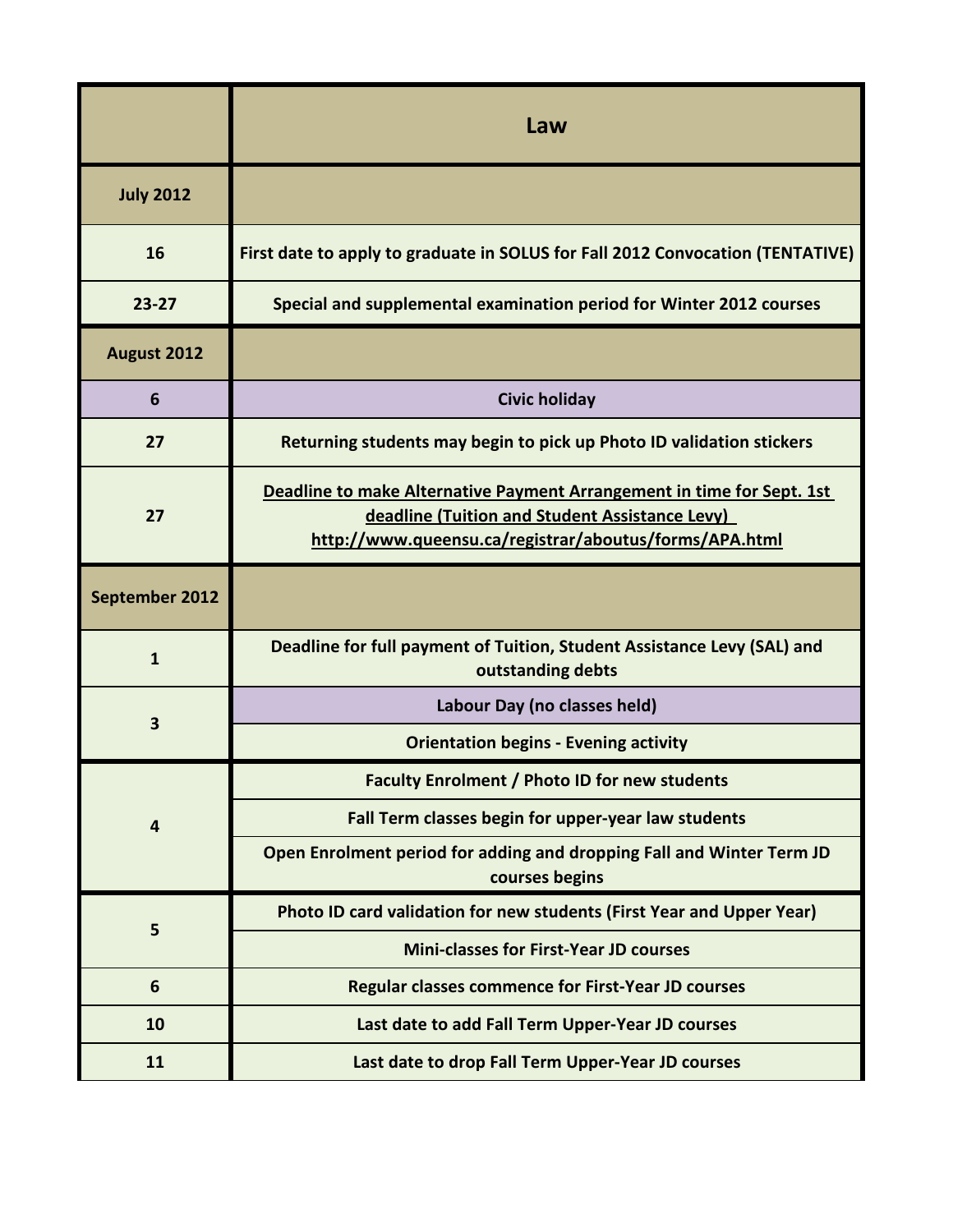| 30                   | Deadline for payment of residence, UHIP and student activity fees; after this<br>date, a monthly service charge will be assessed on any outstanding balance<br>owing                                                                                                                   |
|----------------------|----------------------------------------------------------------------------------------------------------------------------------------------------------------------------------------------------------------------------------------------------------------------------------------|
|                      | Deadline to apply for graduate for Fall 2012 Convocation (TENTATIVE)                                                                                                                                                                                                                   |
| October 2012         |                                                                                                                                                                                                                                                                                        |
| 8                    | Thanksgiving Day (classes will not be held)                                                                                                                                                                                                                                            |
| 16                   | <b>University Day (classes not cancelled)</b>                                                                                                                                                                                                                                          |
| 26                   | Deadline to apply for admission to Global Law Programs at the Bader<br><b>International Study Centre for Spring 2013 Term</b>                                                                                                                                                          |
| <b>November 2012</b> |                                                                                                                                                                                                                                                                                        |
| $\mathbf{1}$         | Last date to apply for admission to First Year of the JD program in 2013-14<br>through OLSAS (http://www.ouac.on.ca/olsas/)                                                                                                                                                            |
| $\overline{7}$       | Deadline to seek exam conflict and language-based accommodations through<br>the Exams Office of the University Registrar; registration deadline with Health<br><b>Counselling and Disability Services for disability-based or medical</b><br>accommodations for December examinations. |
| 9                    | University Remembrance Day Commemoration (classes cancelled 10:30 - 11:30<br>am)                                                                                                                                                                                                       |
| 11                   | <b>Remembrance Day</b>                                                                                                                                                                                                                                                                 |
| $20 - 21$            | <b>Fall 2012 Convocation</b>                                                                                                                                                                                                                                                           |
| 30                   | <b>Fall Term classes end</b>                                                                                                                                                                                                                                                           |
| December 2012        |                                                                                                                                                                                                                                                                                        |
| $\mathbf{1}$         | First date to Apply to Graduate for Spring 2013 (TENTATIVE)                                                                                                                                                                                                                            |
| $1 - 4$              | Fall Term pre-examination study period                                                                                                                                                                                                                                                 |
| $5 - 21$             | <b>Examination period (TENTATIVE)</b>                                                                                                                                                                                                                                                  |
| 6                    | <b>Commemoration Day (academics cancelled)</b>                                                                                                                                                                                                                                         |
| 21                   | <b>Fall Term ends</b>                                                                                                                                                                                                                                                                  |
| January 2013         |                                                                                                                                                                                                                                                                                        |
| $\mathbf{1}$         | <b>Winter Term begins</b>                                                                                                                                                                                                                                                              |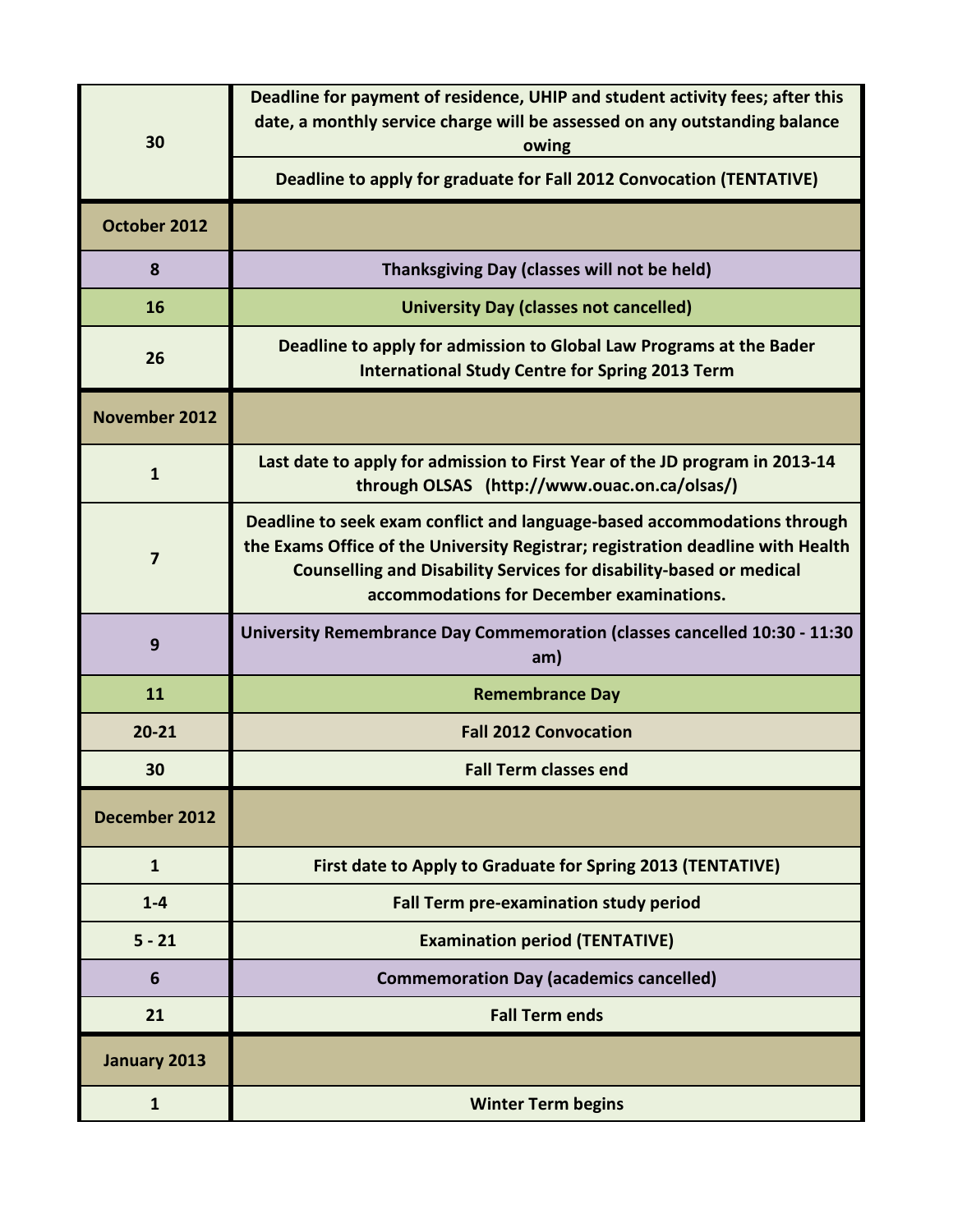| $\overline{7}$          | <b>Winter Term classes begin</b>                                                                                                                                                                                                                                                  |
|-------------------------|-----------------------------------------------------------------------------------------------------------------------------------------------------------------------------------------------------------------------------------------------------------------------------------|
| 11                      | Last date to apply to participate in international exchange programs<br>administered by the Faculty of Law for the 2013-14 academic year                                                                                                                                          |
| 14                      | Last date to add Winter Term JD courses                                                                                                                                                                                                                                           |
| 15                      | Last drop to add Winter Term JD courses                                                                                                                                                                                                                                           |
| February 2013           |                                                                                                                                                                                                                                                                                   |
| $4 - 8$                 | Special and supplemental examination period for Fall Term courses                                                                                                                                                                                                                 |
| 18                      | <b>Family Day (no classes held)</b>                                                                                                                                                                                                                                               |
| $18 - 22$               | <b>Reading Week</b>                                                                                                                                                                                                                                                               |
| 28                      | Last date to apply for a domestic or international letter of permission for 2013 -<br>14                                                                                                                                                                                          |
| <b>March 2013</b>       |                                                                                                                                                                                                                                                                                   |
| $\overline{\mathbf{z}}$ | Deadline to seek exam conflict and language-based accommodation<br>arrangements through the Exams Office of the University Registrar; registration<br>deadline with Health Counselling and Disability Services for disability or medical<br>accommodations for April examinations |
| 8                       | <b>Welcome Day (TENTATIVE)</b>                                                                                                                                                                                                                                                    |
| 29                      | Good Friday (no classes held)                                                                                                                                                                                                                                                     |
| <b>April 2013</b>       |                                                                                                                                                                                                                                                                                   |
| 5                       | <b>Winter Term classes end</b>                                                                                                                                                                                                                                                    |
| $6 - 10$                | Winter Term pre-examination study period                                                                                                                                                                                                                                          |
| $11 - 30$               | <b>Examination period</b>                                                                                                                                                                                                                                                         |
| <b>May 2013</b>         |                                                                                                                                                                                                                                                                                   |
| $\mathbf{1}$            | Last date to apply for admission to Upper-Year of the JD program in 2013-14<br>through OLSAS (http://www.ouac.on.ca/olsas/)                                                                                                                                                       |
| 20                      | <b>Victoria Day</b>                                                                                                                                                                                                                                                               |